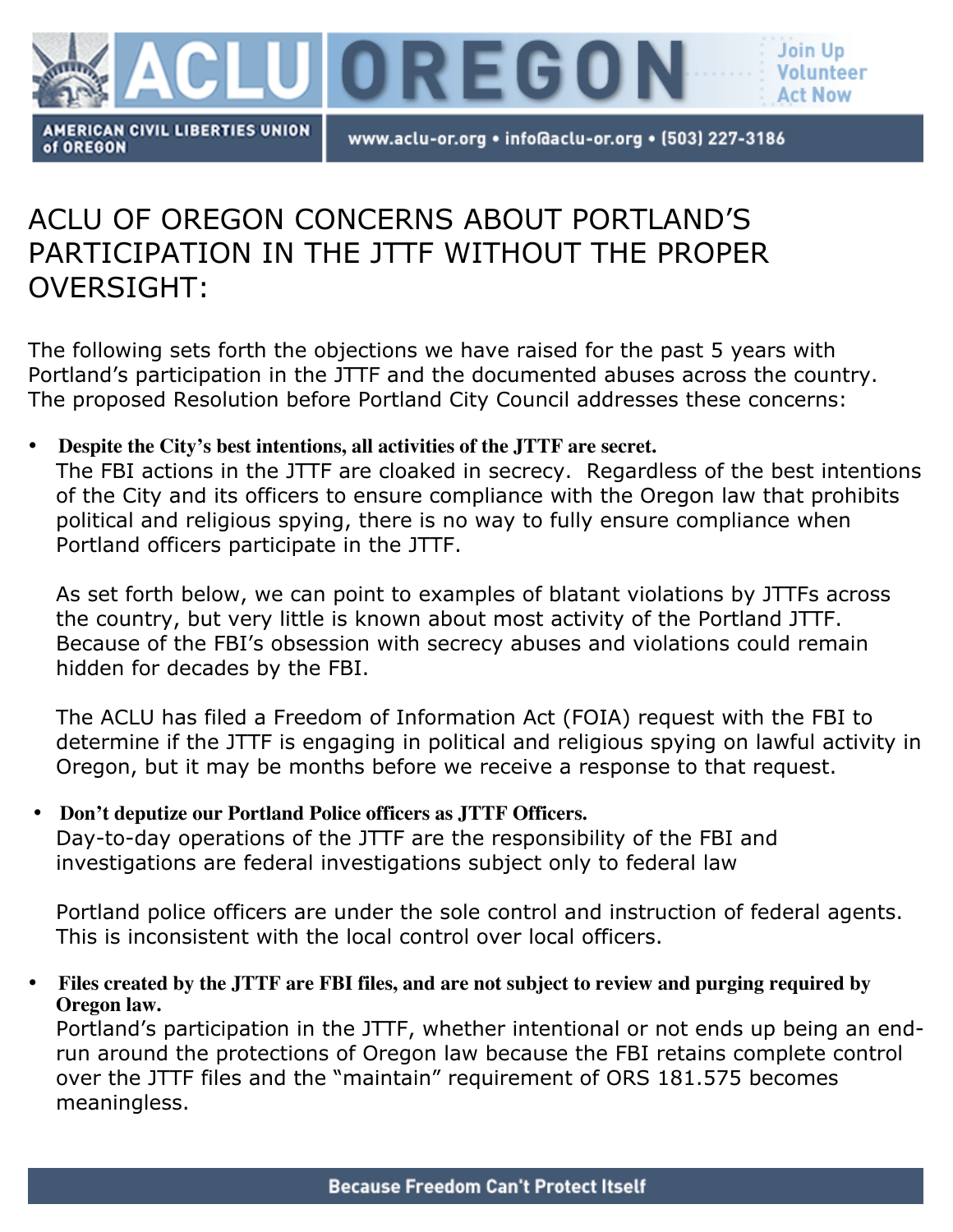

www.aclu-or.org • info@aclu-or.org • (503) 227-3186

ORS 181.575 states in part that "No law enforcement agency...may collect or maintain information about the political, religious, or social views, associations or activities of any individual, group, association, [or] organization . . . unless such information directly relates to an investigation of criminal activities, and there are reasonable grounds to suspect the subject of the information is or may be involved in criminal conduct."

Portland's City Attorney office and the Independent Police Review Division routinely review Portland Criminal Intelligence Unit files to ensure compliance with ORS 181.575, but do not review JTTF files even when those files are created by the *very same* police officers.

## • **New FBI Domestic Terrorism Guidelines Remove Necessary Protections.**

In 2002, the Justice Department released new Guidelines on General Crimes, Racketeering Enterprise and Terrorism Enterprise Investigations. In doing so, it swept away protections that have been in place since the 1970s (which were a result of all the uncovering of FBI abuses).

The new Guidelines allow the government to spy on domestic groups even when there is no suspicion of wrongdoing. Once launched, such investigations can continue longer, with more intrusive investigative techniques and with less oversight, even when investigations produce no evidence of criminal activity.

These investigative techniques may include: having undercover agents/informants infiltrate organizations and attend meetings, physical or photographic surveillance, examination of records, trolling the Internet and commercial data mining services.

Portland police officers should have no connection to such overbroad investigative techniques but as members of the JTTF they very likely will.

# • **City Council must require Oversight of the JTTF**

Following the 2003 review of the Portland/FBI JTTF agreement, Portland Mayor Vera Katz agreed to seek a security clearance to provide greater oversight of Portland's participation in the Task Force. While oversight by the Mayor is one piece of the puzzle, it's not enough. First, we don't know the scope of Mayor Katz' oversight and her ability to prevent Portland officers from participating in investigations that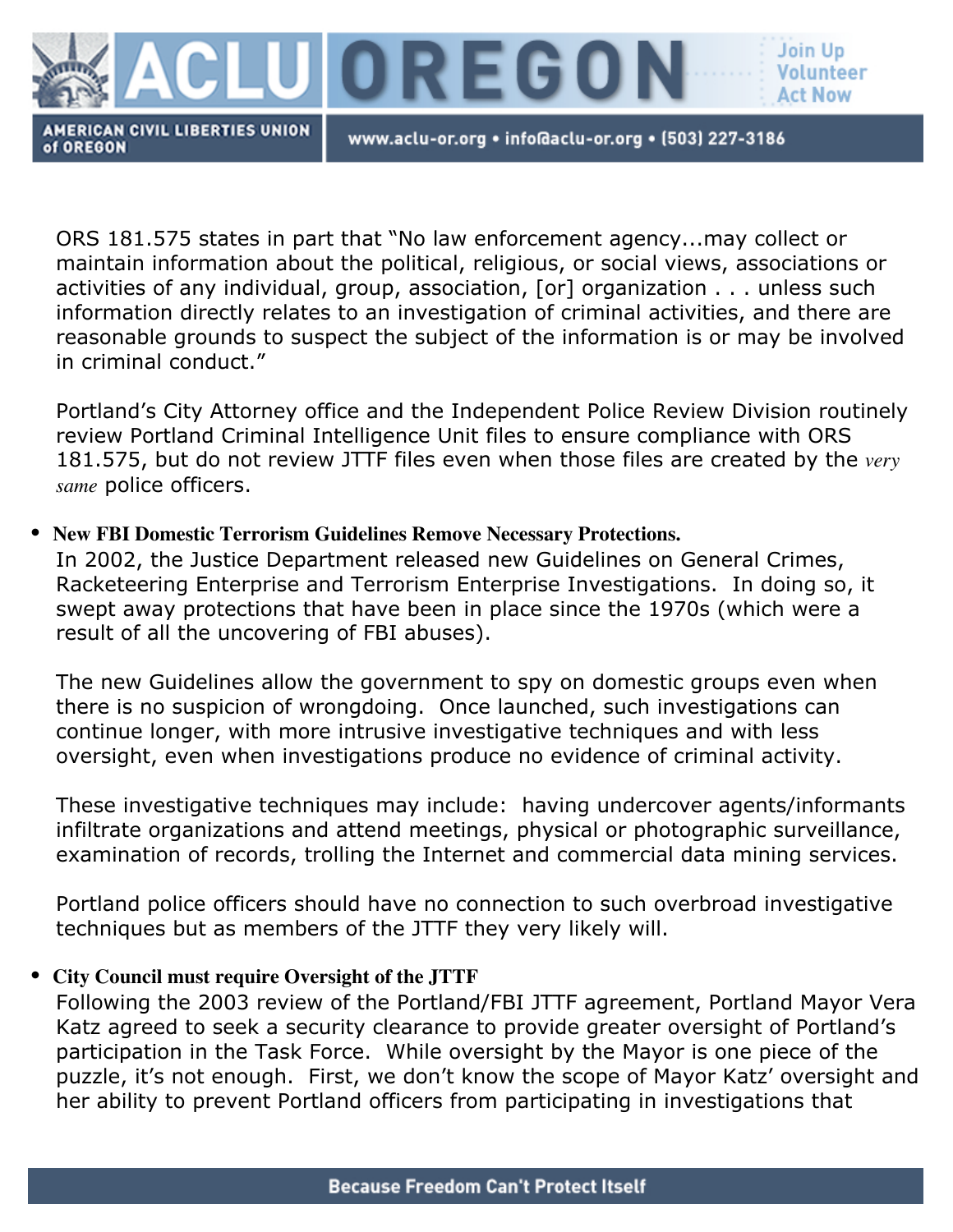

www.aclu-or.org • info@aclu-or.org • (503) 227-3186

violate ORS 181.575. But we do know that she obtained only the lowest level of security clearance, which wouldn't allow her to have access to working files of Portland officers taking part in the JTTF. Second, the Mayor has told us she cannot disclose her actions or scope of involvement in her oversight role. That suggests that she may be under constraint from disclosing violations and abuses if she were able to identify them. Third, meaningful oversight would need to include a member of the City Attorney's staff because police officers rely on the City Attorney's office to provide legal guidance in complying with Oregon law. No one from the City Attorney's office has security clearance that allows them to give the necessary guidance. Fourth, meaningful oversight should also include the Independent Police Review Office of the City Auditor.

Portland should withdraw from the JTTF as long as the FBI refuses to allow civilian city officials to ensure that Portland police officers are in full compliance with Oregon law and the Oregon Constitution.

• **The FBI has used JTTFs across the country to spy on political organizations, religious and peace groups with no evidence of wrongdoing**

**FBI Uses JTTF to Question Political Demonstrators (Fall 2004).** FBI used the JTTF to monitor, interrogate and suppress anti-war and other political protestors in advance of the National Republican and Democratic Conventions. The *New York Times* chronicled how agents in Missouri, Kansas and Colorado were used to spy and interrogate activists.

**FBI's "October Plan" (fall 2004).** The FBI, in collaboration with other federal agencies, renewed scrutiny of mosques and interrogations of people based on their national origin, religious faith or political leanings regardless of whether they were suspected of any criminal wrongdoing, up to the November 2 presidential elections. This information was set forth in an internal document that was leaked to the press.

**CIA role in the local FBI offices (fall 2004).** The CIA has assigned dozens of case officers and analysts to work with local FBI Joint Terrorism Task Forces throughout the country, in an unprecedented deployment of intelligence officers on domestic soil in the history of the agency.

**Questioning of Muslim and Middle Eastern US Citizens (October 2004)**. The ACLU of Northern California has filed a Freedom of Information Act lawsuit seeking expedited processing and release of FBI and Justice Department documents pertaining to on-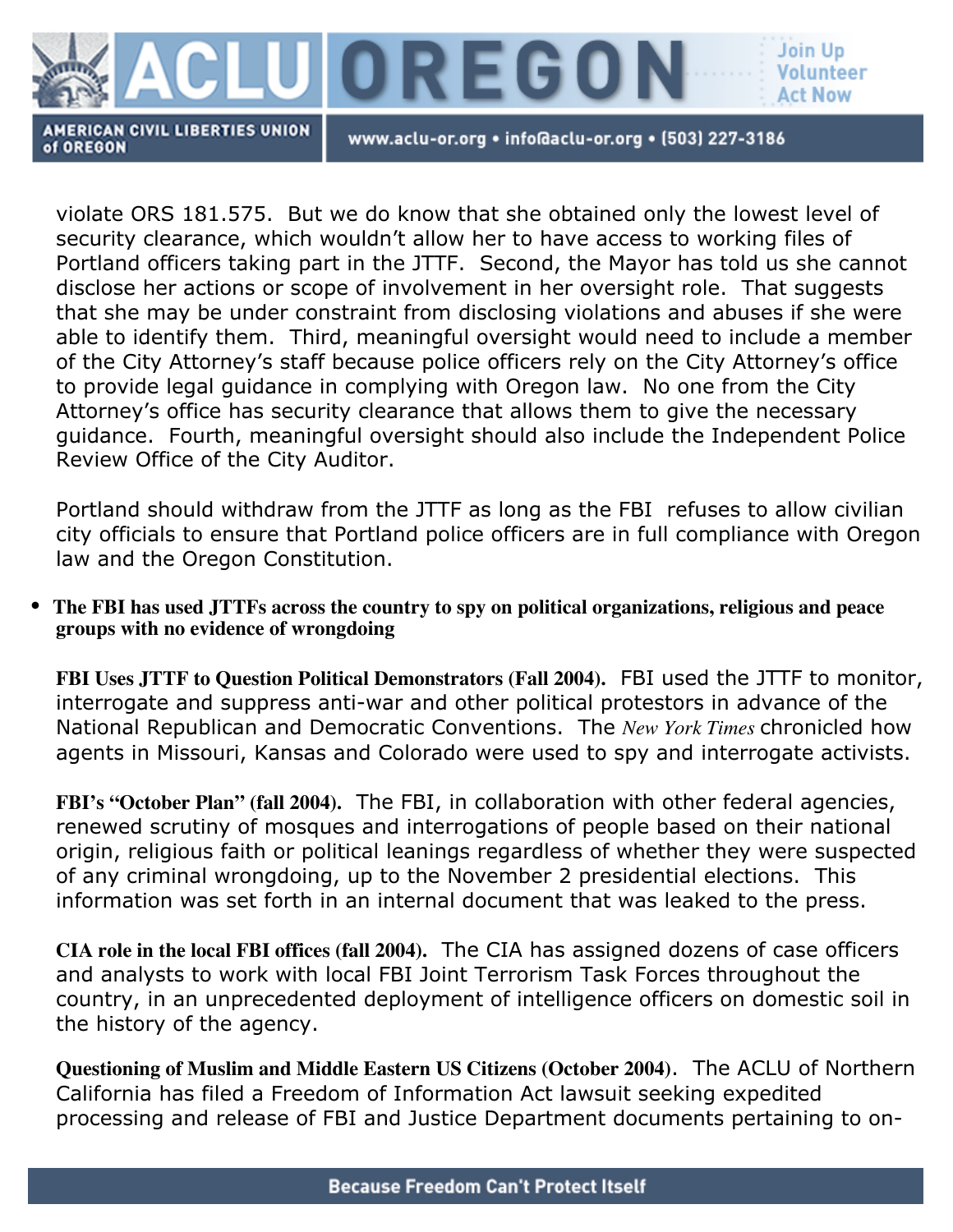

www.aclu-or.org • info@aclu-or.org • (503) 227-3186

going investigation, interviews and questioning of Muslim and US Citizens of Middle Eastern descent by the JTTFs.

### **Colorado:**

**Denver CopWatch**, similar to Portland CopWatch, this group appears on a 2002 document compiled by the Denver Intelligence Unit titled "JTTF Active Case List."

**American Friends Service Committee (AFSC)**. Founded by Quakers, there is an extensive Denver intelligence police file, complete with photographs, names, addressed and license plate numbers of participants as AFSC events. Documents detailing AFSC events appear in Denver Intelligence Unit file titled "JTTF Active Case List."

**Campaign for Labor Rights**, a Washington DC-based organization that works through public education and leafleting campaigns to inform and mobilize around international anti-sweatshop struggles. At protests before department stores in 2000, the Denver Joint Terrorism Task Force collected 100 pages of documents on the constitutionally-protected activities of the organization.

**Colorado Campaign for Middle East Peace**. Active since the early 1990s, sponsoring numerous peaceful demonstrations on US policy, Denver police intelligence unit has pages of documents reflecting surveillance of First Amendment activities, including a file compiled in 2002 titled "JTTF Active Case List."

**Chiapas Coalition End the Politics of Cruelty (EPOC) The Human Bean Company American Indian Movement of Colorado (AIM) Dandelion Center Rocky Mountain Peace and Justice Center**

All these Denver-based organizations have files from the Denver Intelligence Unit dated 2002 titled **"JTTF Active Case List."**

## **Subpoenas Issued to the National Lawyers Guild (2004)**

In 2004 federal prosecutor obtained a subpoena demanding that Drake University turn over records from an anti-war conference called "Stop the Occupation! Bring the Iowa Guard Home!" that the school's chapter of the National Lawyers Guild hosted in 2003. Among the information sought by the government were the names of the leaders of the Drake University Chapter of the NLG, its records dating back to January 2002, and the names of everyone who attended the conference. After public